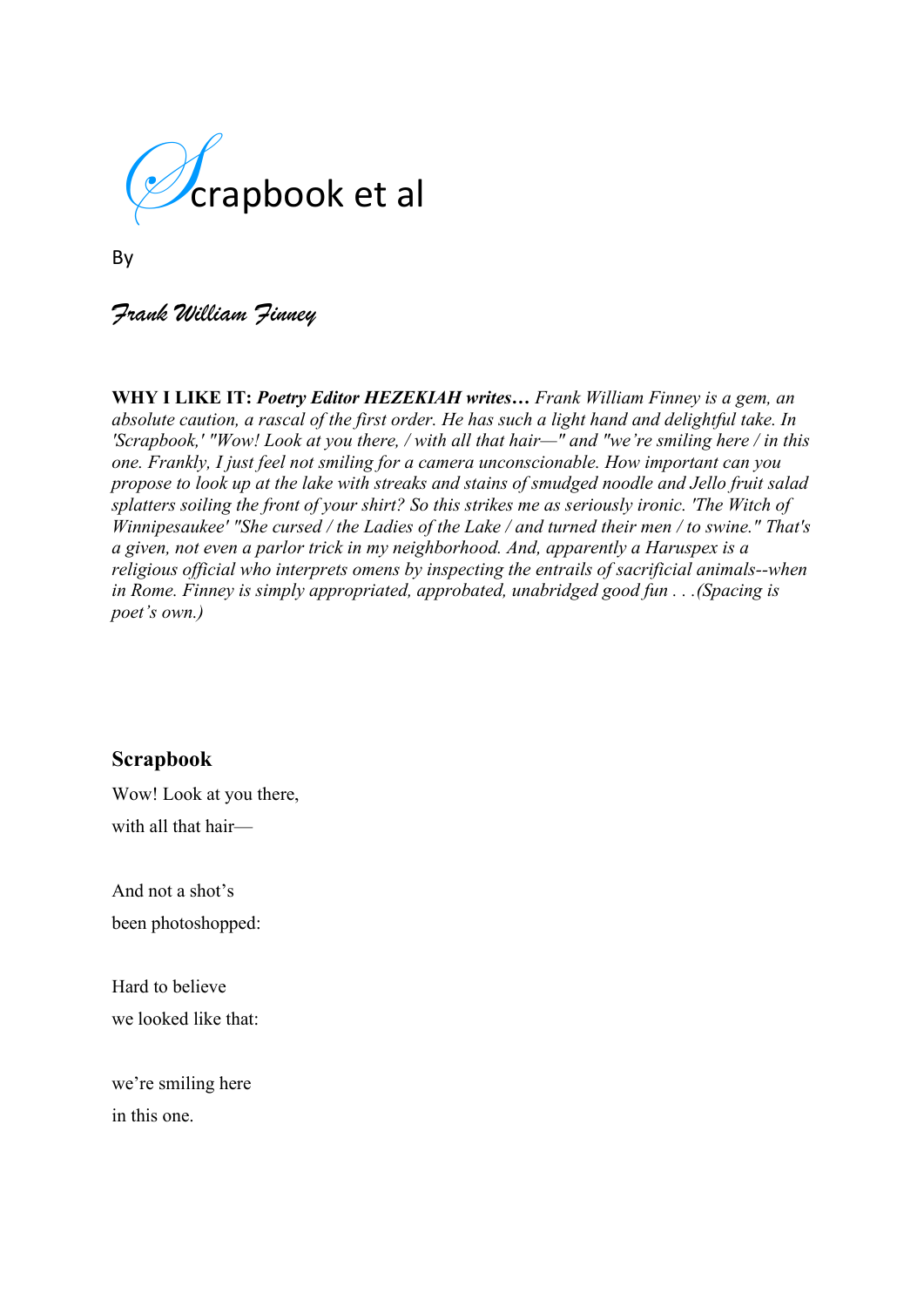# **The Witch of Winnipesaukee**

She cursed the Ladies of the Lake and turned their men to swine.

Her breath still stains her windowpanes as she watches through through the pines.

We've seen her near the abattoir: She loves to watch the slaughter.

And those who've wept to scape her wrath have found their way to water.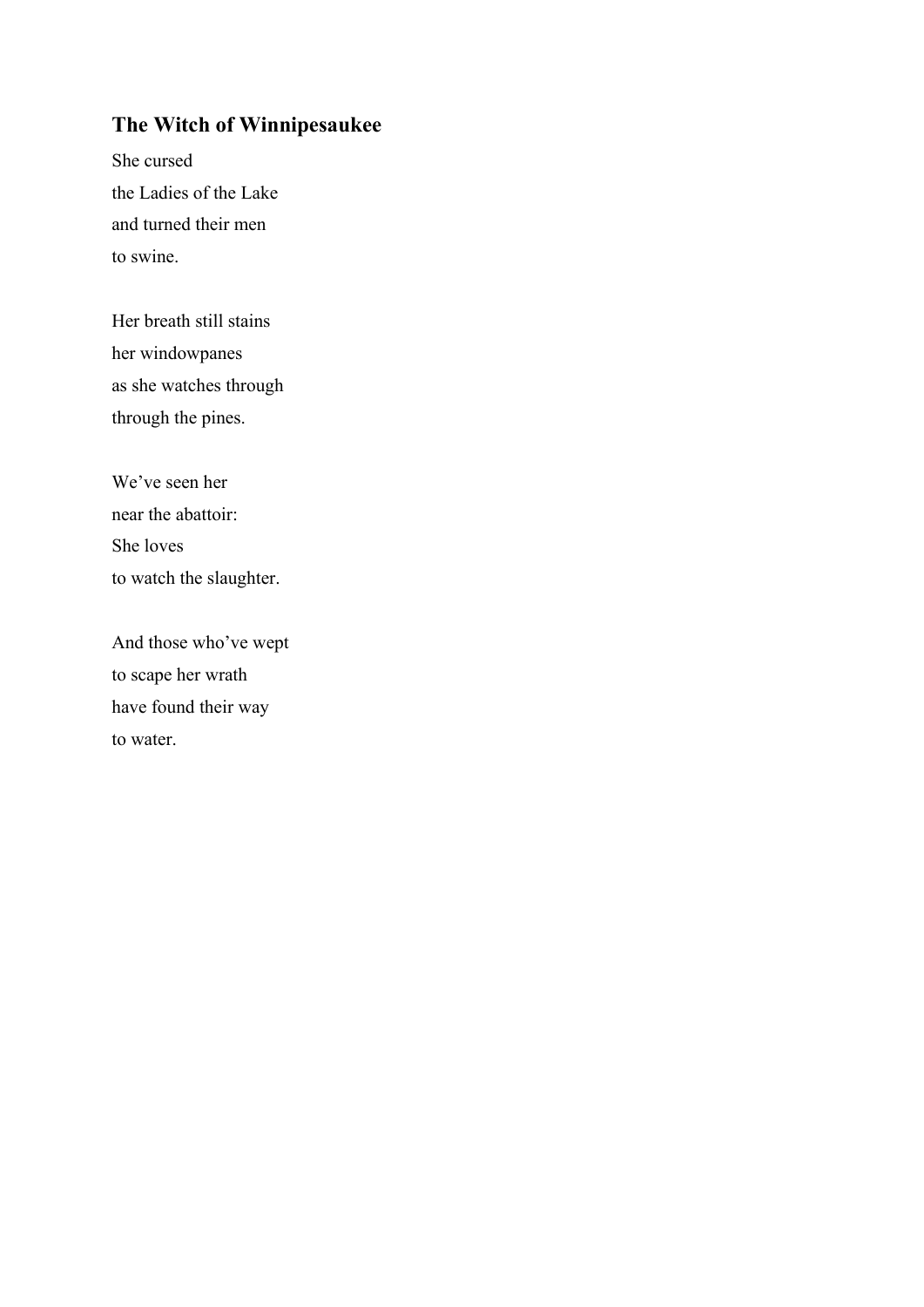## **A Football Talks of Heartache**

The signs on my back since I was young: Kick me, I'm a Pisces—Very funny.

Some clever feet cut up the pitch. I'm never in the air for long.

Some hold their hearts before each match starts.

Others ignore the sponsors' signs.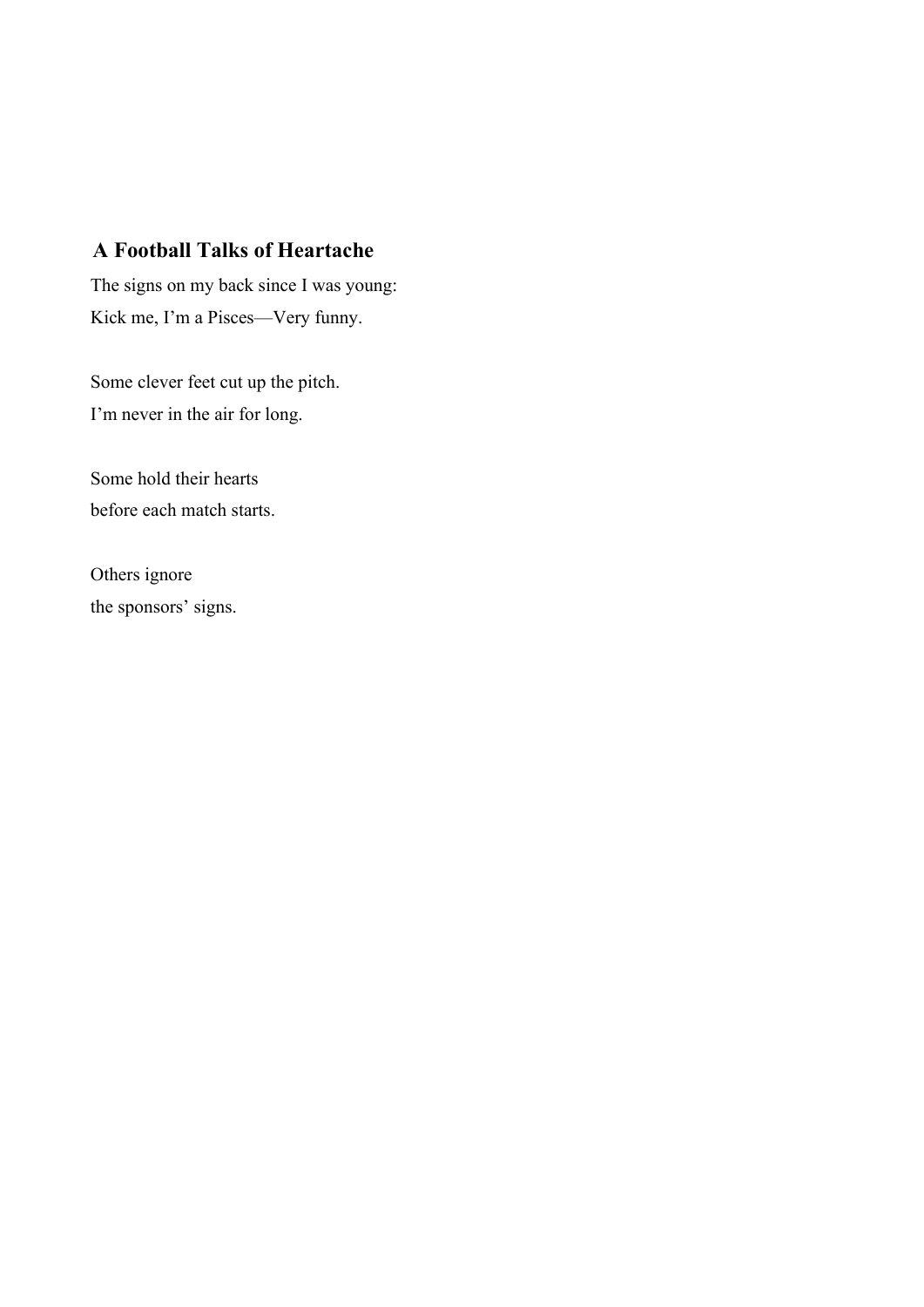## **When the Haruspex Dined**

### **With the Paupers**

He always called a scythe a scythe:

He dug his own dirt with a shovel.

They thanked him for his honesty

and invited him home to their hovel.

They humbly served him what they had:

which wasn't very much. He ate his fill

and thanked them too, and said he'd keep in touch.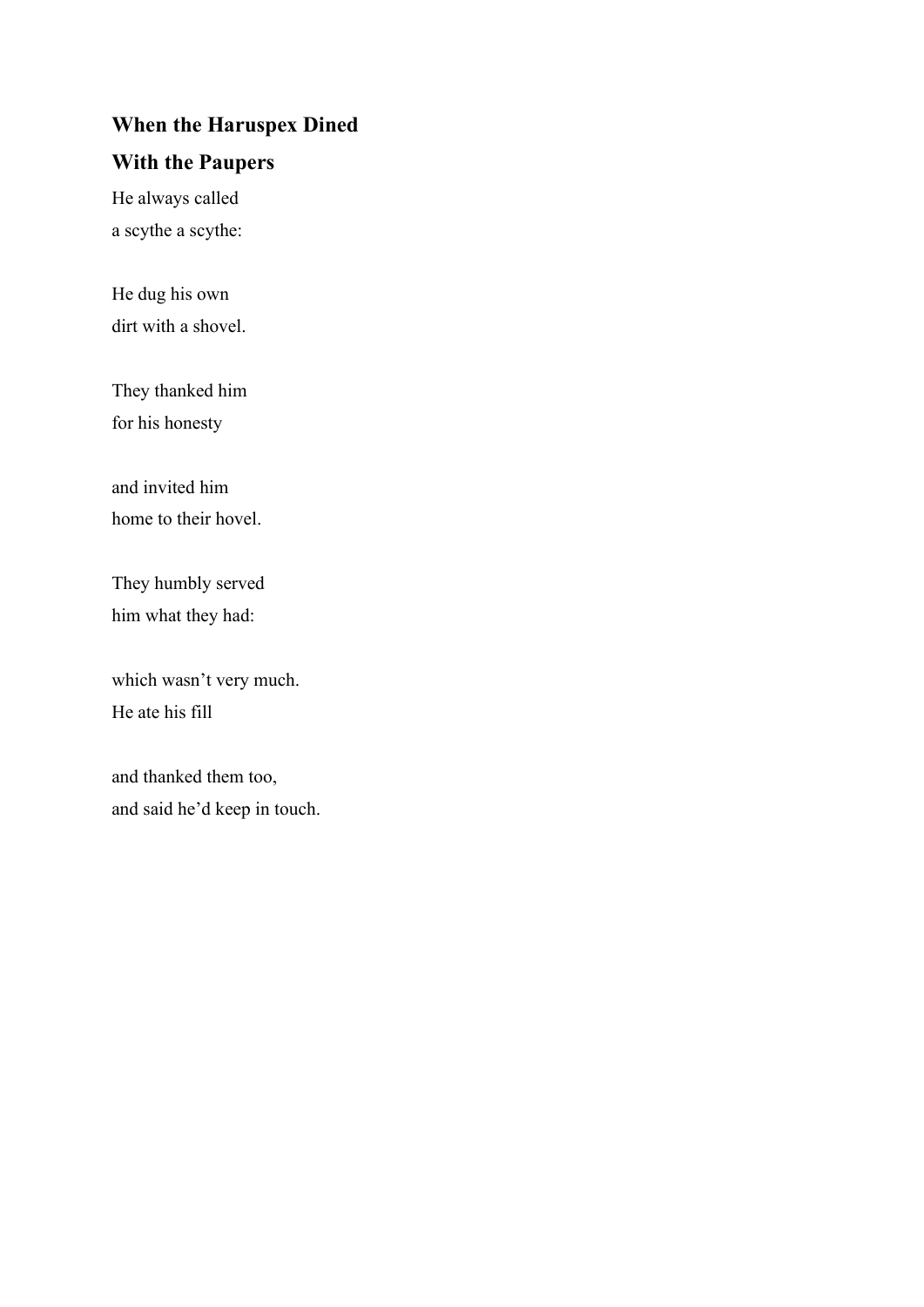# **Passing an Old School**

I knew your cousin years ago when ghouls taught gym behind these walls.

We used to walk through these same iron gates

where they stood under floodlights

sucking on whistles and clutching their balls.

#### **THE POET SPEAKS:**

*'Scrapbook' – I was thinking about the kinds of photo albums and scrapbooks I remembered from my childhood days and how they differ from the kinds of digital 'scrapbooks' available to people nowadays. A reminder of happier times in a mental screenshot.*

*'A Football Talks of Heartaches'—for this piece I imagined a football airing its grievances, even though being kicked around is just part of the game. The signs that appear on the boards around a stadium and the warning signs of a heart attack are conflated. The football itself is inflated.*

*'When the Haruspex Dined with the Paupers' - A meditation on hypocrisy with a lemon twist.*

*Sometimes my poems are sparked from some recurrent itch that needs scratching. Such is the case with 'Passing an Old School.' In my schooldays I wasn't exactly the favourite of the coaches once I reached high school. I didn't care much for them either.* 

#### *'The Witch of Winnipesaukee'*

*I have been writing poems (which I thought of as songs which would later be set to music) since I was quite young. Rock music played a huge part in my life, and I listened intently to the lyrics of all kinds of songs from an early age. I remember asking one of the 'big kids' on the school bus to jot down the lyrics of Beatle songs for me. Little treasures torn from a notebook. In middle school I spent most of my study hall time writing lyrics to imaginary songs much to the amusement of my classmates who wondered how I could fill up so many pages in the course of the 'study' hour without doing any homework.*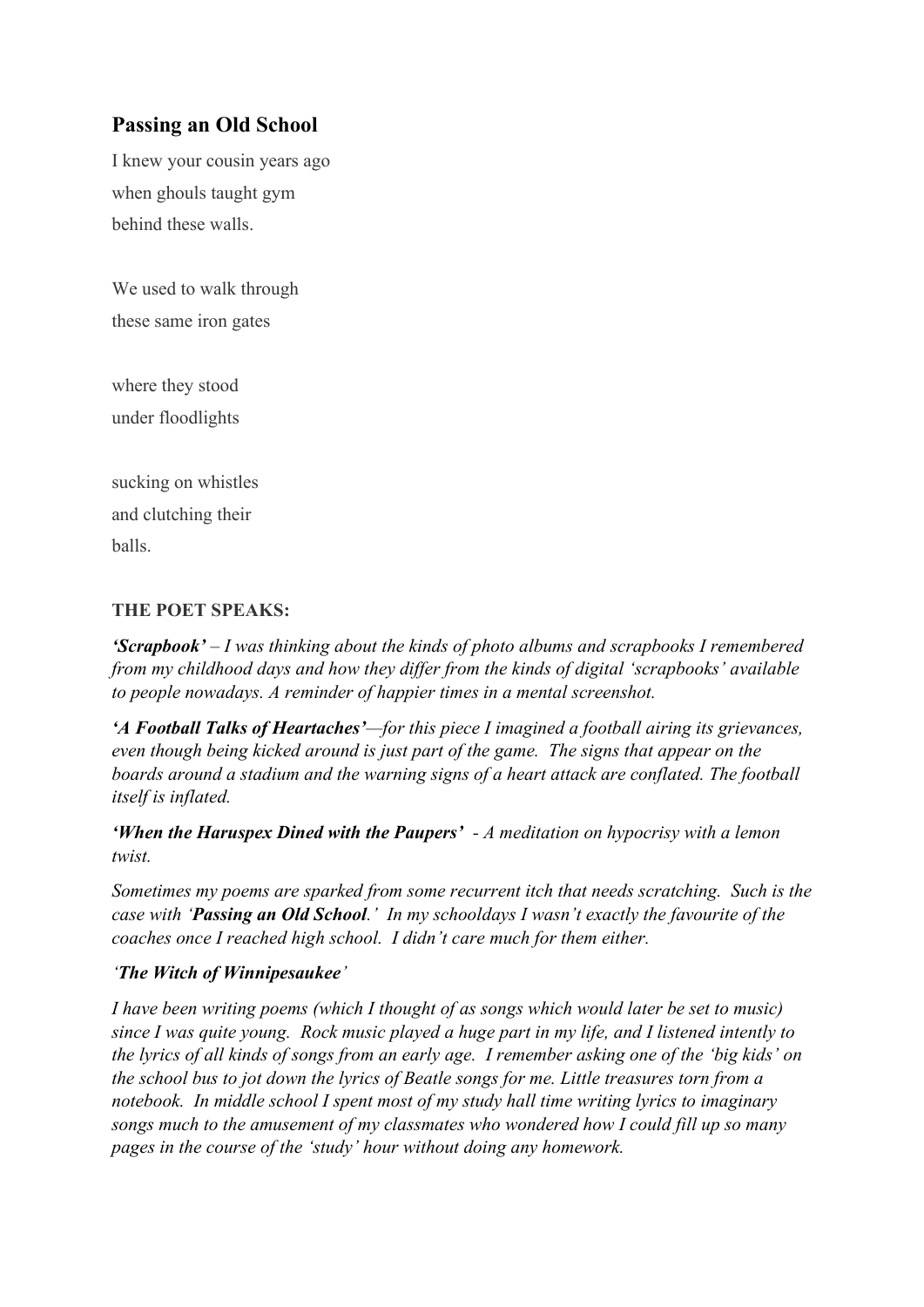*By the time I got to high school I was rocking with my first bands and although we mostly played cover songs in order to land our first gigs (i.e. school dances and parties), I also began to collaborate with my bandmates in writing songs. I was the designated lyricist. My first "published" poems appeared in a high school literary magazine. I'm still able to recite one of them – a rather dark and pretentious little rhyming number that impressed my English teacher enough to read them to the class in his Dylan Thomas voice.*

*After seven years of trying to 'make it' in the New England music scene (and alas, not making it very far) I realized I'd better find something else to fall back on, and so I decided to try my luck at university. I earned a BA in English and a Certificate in Creative Writing (under the tutelage of Martha Collins and Lloyd Schwartz) from the University of Massachusetts at Boston where had a poem published in Howth Castle, the university's literary magazine. Around this time I started to send my poems out to other literary magazines and journals. I guess I'll keep at till the muse or the candle burns out.*

#### *Stylist Influences*

*I have eclectic tastes both in music and in poetry. I've been influenced by the works of such a wide range of lyricists and poets over the years. What? Do you really want me to name names? Well, I've been moved, amused, and enthused by the lyrics of songwriters such as Bob Dylan, Ian Anderson, Joni Mitchell, Leonard Cohen, Neil Young, Bob Marley, David Bowie, Elvis Costello, Frank Zappa, Roger Waters . . . I could go on.* 

*From the literary canon, there are the heavyweights such as Yeats, Wallace Stevens, Philip Larkin, Seamus Heaney, and so many others. I enjoy reading the poems of contemporary poets such as Mary Karr, Billy Collins, Roger McGough, Ted Kooser, Charles Simic, Hannah Lowe . . . I also relish reading translations of poems from different countries, various historical periods and cultures. The lists are long and continue to grow, but they always seem woefully incomplete and inadequate to me.* 

*I'm just as apt to read from a chapbook by a relatively unknown contemporary poet as I am to reread old favourites from a bulky anthology containing classic pieces from the various poetic genres and movements that span the centuries.*

*I almost always keep a book of poems on my nightstand to keep me company on any given night. Part of my bedtime ritual involves reading at least one poem (sometimes a dozen or more) before dousing the lights out.* 

#### *Why is poetry important me?*

*'Well . . . for God's sake, it's the only thing that matters'* --E.E. Cumming

*Such a notion might be stretching things a bit, but I can't really imagine my life without it. And I'm not just joshing about that.*

**AUTHOR BIO:** Frank William Finney is a poet and former lecturer from Massachusetts. He lived in Thailand from 1995 until 2020, where he taught literature at Thammasat University. His work has recently appeared in *The Raven's Perch, The Thieving Magpie,*